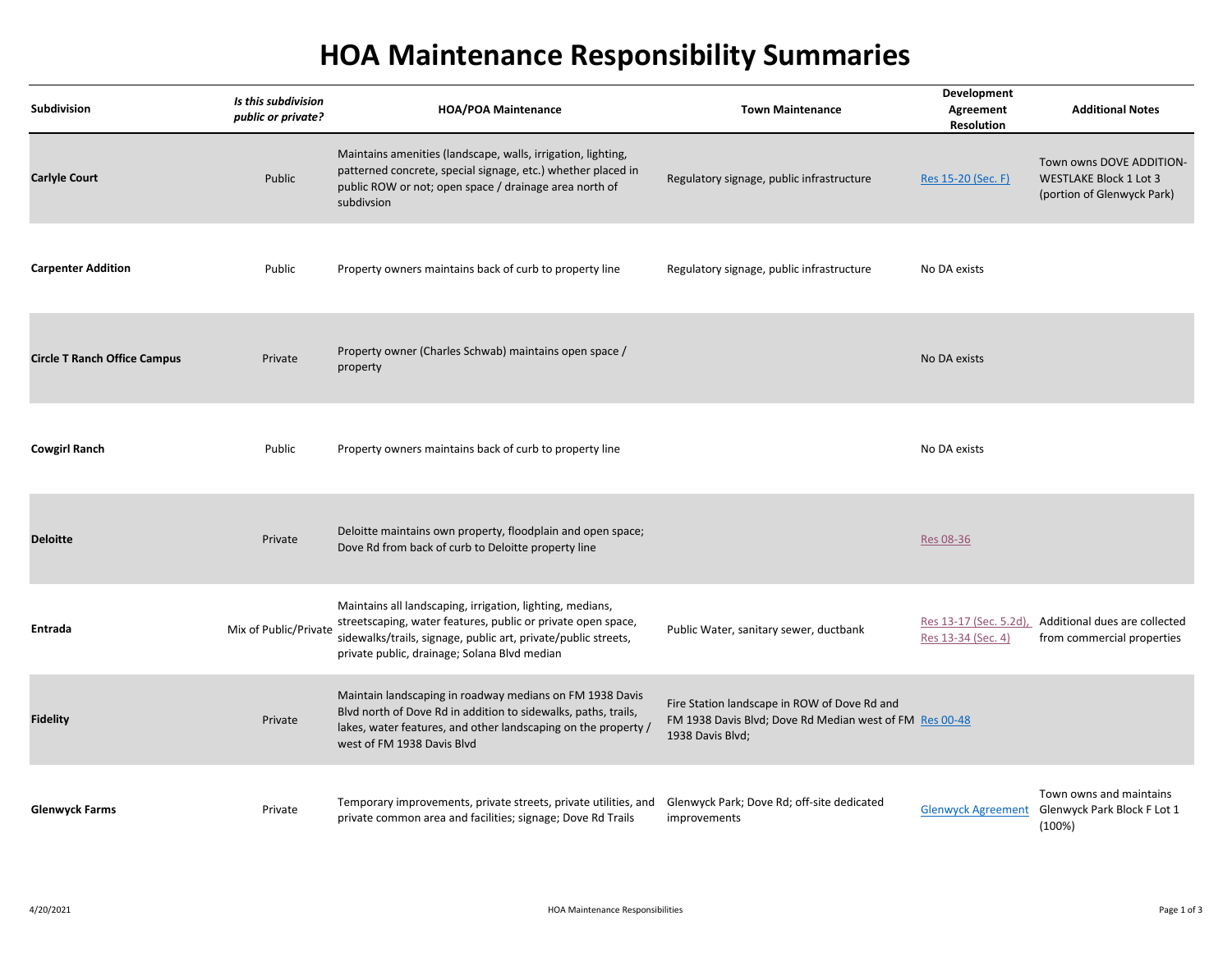## **HOA Maintenance Responsibility Summaries**

| Subdivision                             | Is this subdivision | <b>HOA/POA Maintenance</b>                                                                                                                                                                                                                                                                                                                                                                                                                                                                        | <b>Town Maintenance</b>                                                                                                                             | Development<br>Agreement                     | <b>Additional Notes</b>                                                                                                                 |
|-----------------------------------------|---------------------|---------------------------------------------------------------------------------------------------------------------------------------------------------------------------------------------------------------------------------------------------------------------------------------------------------------------------------------------------------------------------------------------------------------------------------------------------------------------------------------------------|-----------------------------------------------------------------------------------------------------------------------------------------------------|----------------------------------------------|-----------------------------------------------------------------------------------------------------------------------------------------|
|                                         | public or private?  |                                                                                                                                                                                                                                                                                                                                                                                                                                                                                                   |                                                                                                                                                     | <b>Resolution</b>                            |                                                                                                                                         |
| Granada                                 | Private             | Maintain all irrigation, landscaping, sidewalks, trails, water<br>features, access easements, private drainage, and all other<br>improvements on all four perimeters of development; parkland<br>dedication fees waived due to significant open space provided;<br>temporary improvements; private streets, private<br>infrastructure, and private and public common areas, open<br>spaces and facilities; signage                                                                                | Public infrastructure -- water, sanitary sewer,<br>and ductbank infrastructure                                                                      | Res 13-09, Res 13-25                         |                                                                                                                                         |
| Knolls at Solana                        | Private             | Conservation area fence; Mayor's Hill until improved by Town;<br>amenities in public ROW adjacent to development (i.e. Solana<br>Blvd) such as landscaping, irrigation, lighting, patterned<br>concrete, etc.; private open space and drainage easements                                                                                                                                                                                                                                          | Conservation area, Mayor's Hill upon<br>improvement, public infrastructure (water,<br>sanitary sewer, ductbank); off-site dedicated<br>improvements | Res 18-49, Res 18-50                         | Town owns Mayor's Hill and<br><b>Conversation Easement</b>                                                                              |
| Paigebrooke                             | Private             | All water lines, sanitary sewer lines, drainage systems and<br>roadways not dedicated to the Town; private open space;<br>Ottinger/Dove Rd back of curb to property lines of subdivision<br>lots                                                                                                                                                                                                                                                                                                  | All water lines, sanitary sewer lines, drainage<br>systems and roadways dedicated to the Town;<br>off-site dedicated improvements                   | No DA exists                                 | Portions of Ottinger Rd and<br>Dove Rd dedicated                                                                                        |
| <b>Quail Hollow</b>                     | Private             | All private infrastructure (drainage, roadways, gas, electric, etc.)<br>private and public common areas, open spaces and facilities,<br>temporary improvements; all irrigation and landscape in public<br>ROW - proposed or existing along a public road on the<br>perimeter of the development; 50% of FM 1938 median south<br>of Dove Rd until south property line shared with Vaquero HOA;<br>signage; amenities in public ROW (landscape, irrigation, lighting,<br>patterned concrete, etc.); | Public Water, sanitary sewer, ductbank                                                                                                              | <b>Res 16-35</b>                             | See final plats, town pays for<br>water to irrigate along public<br>roads; Lot 28X owned by<br>Town, but is maintained by<br><b>HOA</b> |
| <b>Shelby Estates</b>                   | Public              | Any private infrastructure; property owners maintain back of<br>curb to property line                                                                                                                                                                                                                                                                                                                                                                                                             | Any public infrastructure                                                                                                                           | No DA exists                                 | See final plat                                                                                                                          |
| Solana                                  | Private             | MUD water/irrigation; POA maintain landscaping, signage,<br>roads, drainage, lighting, walls, etc.; Solana Blvd Median                                                                                                                                                                                                                                                                                                                                                                            | Solana Blvd pavement                                                                                                                                |                                              | Solana is on the Trophy Club<br>MUD system                                                                                              |
| <b>Stagecoach / Airpark Association</b> | Public              | Taxiway, runway, signage, corner ROW, monument<br>signage/wall                                                                                                                                                                                                                                                                                                                                                                                                                                    | Streets, water, drainage                                                                                                                            | Stagecoach Deed<br>Restrictions / final plat | Maintenance for utilities<br>provided by operator (gas,<br>electric, telephone)                                                         |